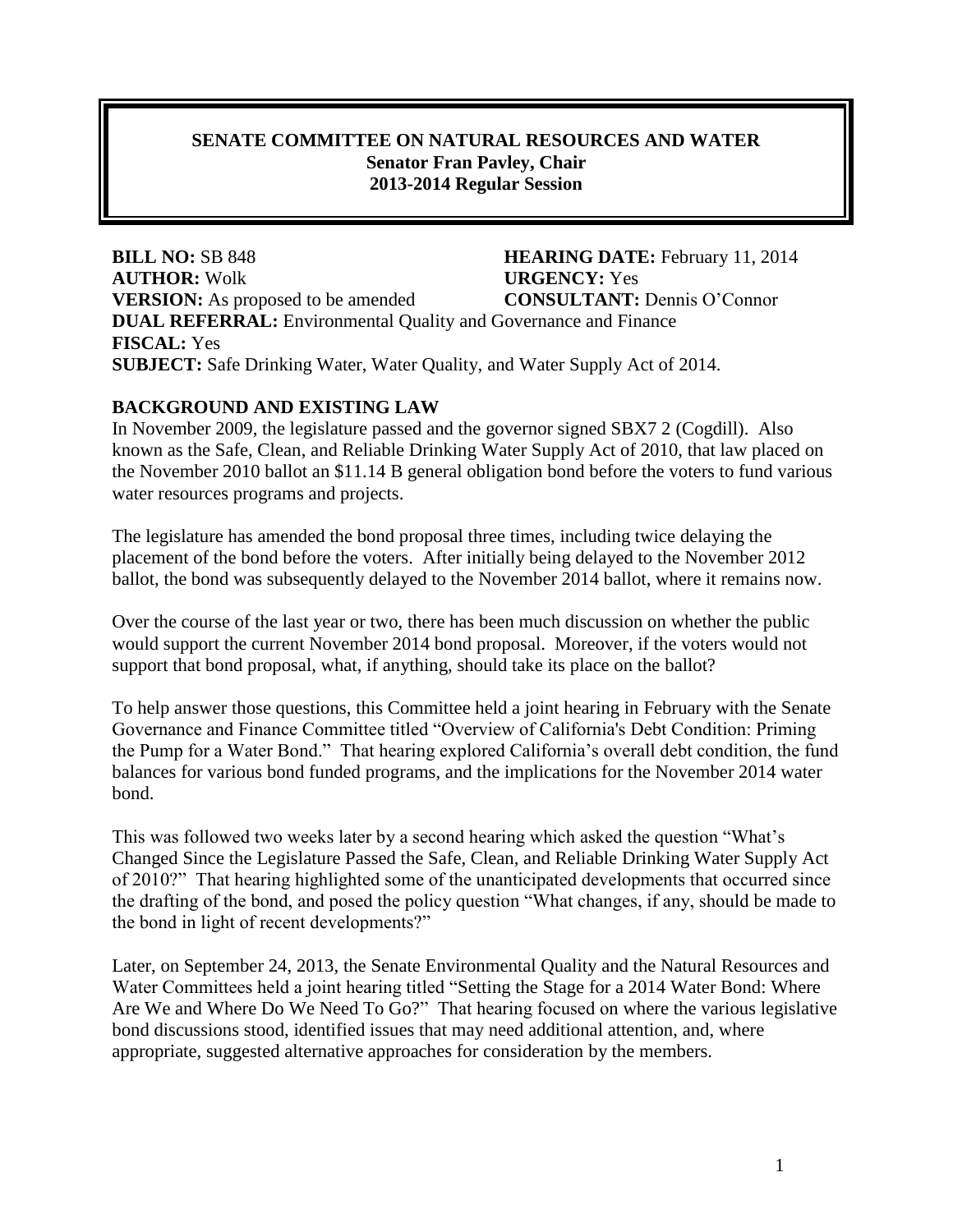#### **PROPOSED LAW**

This bill would replace the \$11.14 B water bond that is currently on the November 2014 ballot with a new \$6.825 B general obligation bond titled "The Safe Drinking Water, Water Quality, and Water Supply Act of 2014." The bill would also seek voter approval to make unappropriated bond funds from specific water bonds, which were authorized in 2000 and earlier, eligible for appropriation for water supply projects.

The proposed bond measure is organized as follows:

|           | Chapter 1. Short Title |                                                           |
|-----------|------------------------|-----------------------------------------------------------|
|           |                        | Chapter 2 Findings and Declarations                       |
|           | Chapter 3. Definitions |                                                           |
| \$900 M   |                        | Chapter 4. Safe Drinking Water and Water Quality Projects |
| 2,000     |                        | Chapter 5. Water Supply Enhancement Projects              |
| 1,200     |                        | Chapter 6. Sacramento San Joaquin Delta                   |
| 1,700     |                        | Chapter 7. Watershed and Ecosystem Improvements           |
| 1,025     |                        | Chapter 8 Water Storage Projects                          |
|           |                        | Chapter 9. General Provisions                             |
|           |                        | Chapter 10. Fiscal Provisions                             |
| \$6,825 M |                        |                                                           |

Chapter 4. Safe Drinking Water and Water Quality Projects. This chapter would authorize \$900 M in funding for the following:

- \$400 M to the State Water Board (Board) for projects to address immediate safe drinking water needs.
	- At least 10 percent of the funds would be allocated for projects serving severely disadvantaged communities.
	- Up to \$25 M may be used for technical assistance to disadvantaged communities.
	- Up to \$10 M may be used to finance development and demonstration of new technologies and related facilities for water contaminant removal and treatment appropriate for use by small and state small water system.
- \$100 M for grants and direct expenditures to finance urgent public health emergency actions to ensure that safe drinking water supplies are available to all Californians.
- \$400 M to the Board for deposit in the Small Communities Grant Subaccount for grants for wastewater treatment projects. The Board would be required to give priority to projects that serve disadvantaged communities and severely disadvantaged communities, and to projects that address public health hazards. Eligible projects include projects that identify, plan, design, and implement regional mechanisms to consolidate wastewater systems or provide affordable treatment technologies.

Of the \$400 M, \$20 M would be allocated to the Board for grants and loans to private well and septic owners to protect drinking water sources.

Chapter 5. Water Supply Enhancement Projects. This chapter would provide \$2,000 M in funding for the following: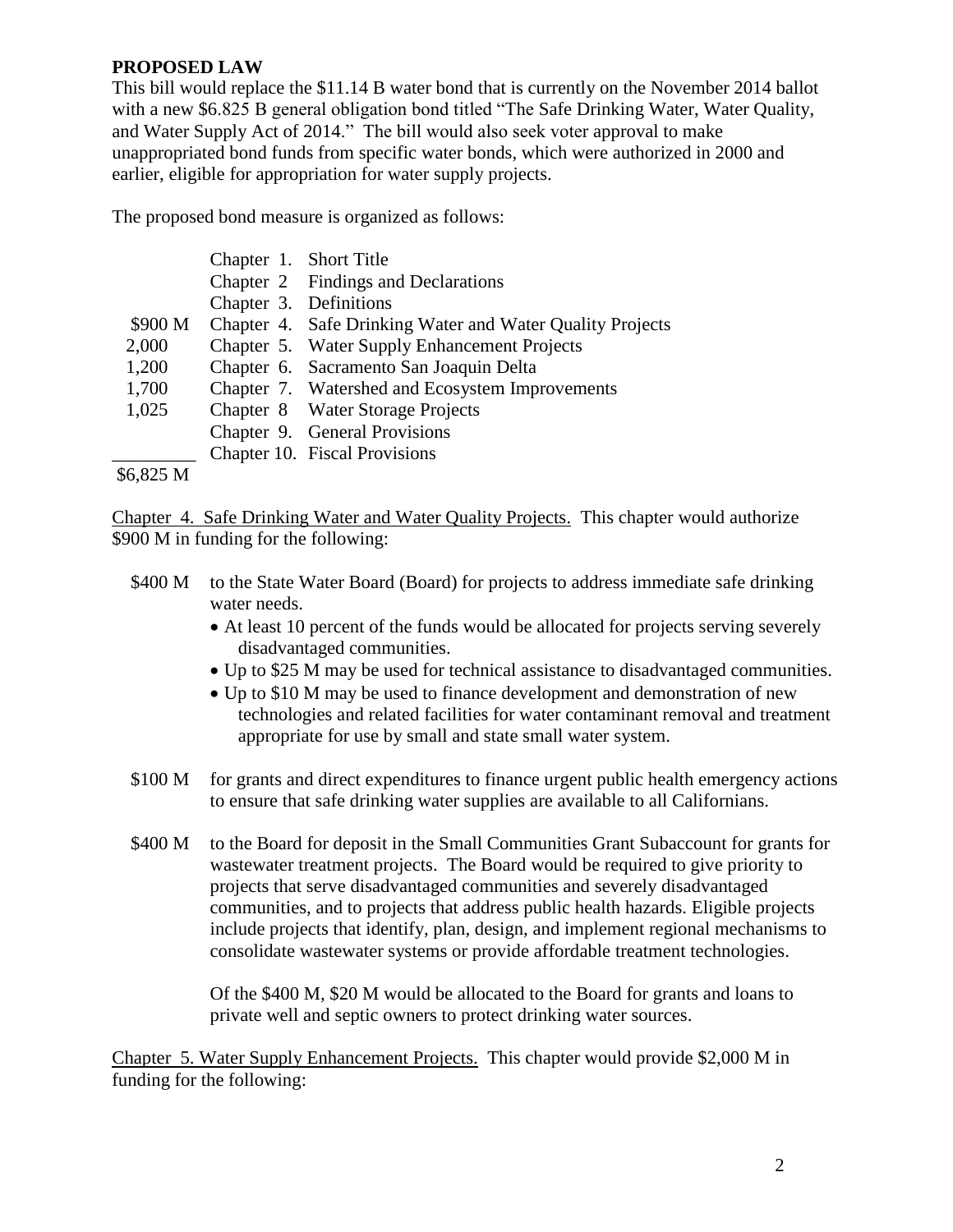- 1,500 M to the Department of Water Resources (DWR) for competitive grants for projects that develop, improve, or implement an adopted integrated regional water management plan (IRWMP) and improve the quality or supply of safe drinking water, reduce the amount of water imported to the region, or address any of the following other critical water supply reliability issues:
	- Groundwater clean-up or pollution prevention in sources of drinking water.
	- Advanced water treatment technology projects to remove contaminants from drinking water, water recycling, and related projects, such as distribution or groundwater recharge infrastructure.
	- Urban and agricultural water conservation and water use efficiency projects.
	- Other integrated water infrastructure projects that address one or more water management activities and improve the reliability or quality of regional water supplies, including the repair or replacement of aging water management infrastructure.

Projects receiving IRWMP funds would be require to have at least a 25% local match. However, DWR would be authorized to suspend or reduce the cost share requirement for either of the following:

- Projects serving disadvantaged communities, or
- Projects that result in a direct reduction in water imported from the Delta.

To be eligible for IRWMP funding, a region must comply with the following requirements:

- Have an adopted integrated regional water management plan.
- For each urban or agricultural water supplier that would benefit from the project, have adopted and submitted to DWR an urban or agricultural water management plan, as appropriate. DWR would be required to certify that the plans met the requirements of the Urban or Agricultural Water Management Planning Act, and the urban and agricultural water conservation requirements established under SB7X 7(2009, Steinberg).
- For each local agency whose service area includes a groundwater basin that would benefit from a groundwater management project, have adopted and submit to DWR a groundwater management plan. DWR would be required to certify that the groundwater management plan met the requirements of the Groundwater Management Planning Act.
- Have a water budget that describes local and imported water supplies and uses in sufficient detail to inform long-term efforts towards sustainable water management, and, where applicable, include a description of any measures anticipated to reduce the amount of water imported to the region in the future. DWR would be required to develop guidelines for complying with this requirement.
- Where applicable, an integrated water management plan shall be consistent with and implement WC §85021 (state policy to reduce reliance on the Delta).

Where applicable, IRWMP funding would be made available to water agencies to assist in directly reducing the amount of water imported from the Delta.

The California Water Commission would be required to review the DWR's implementation of the IRWMP program and certify that requirements for grant eligibility are met prior to DWR making final grant awards.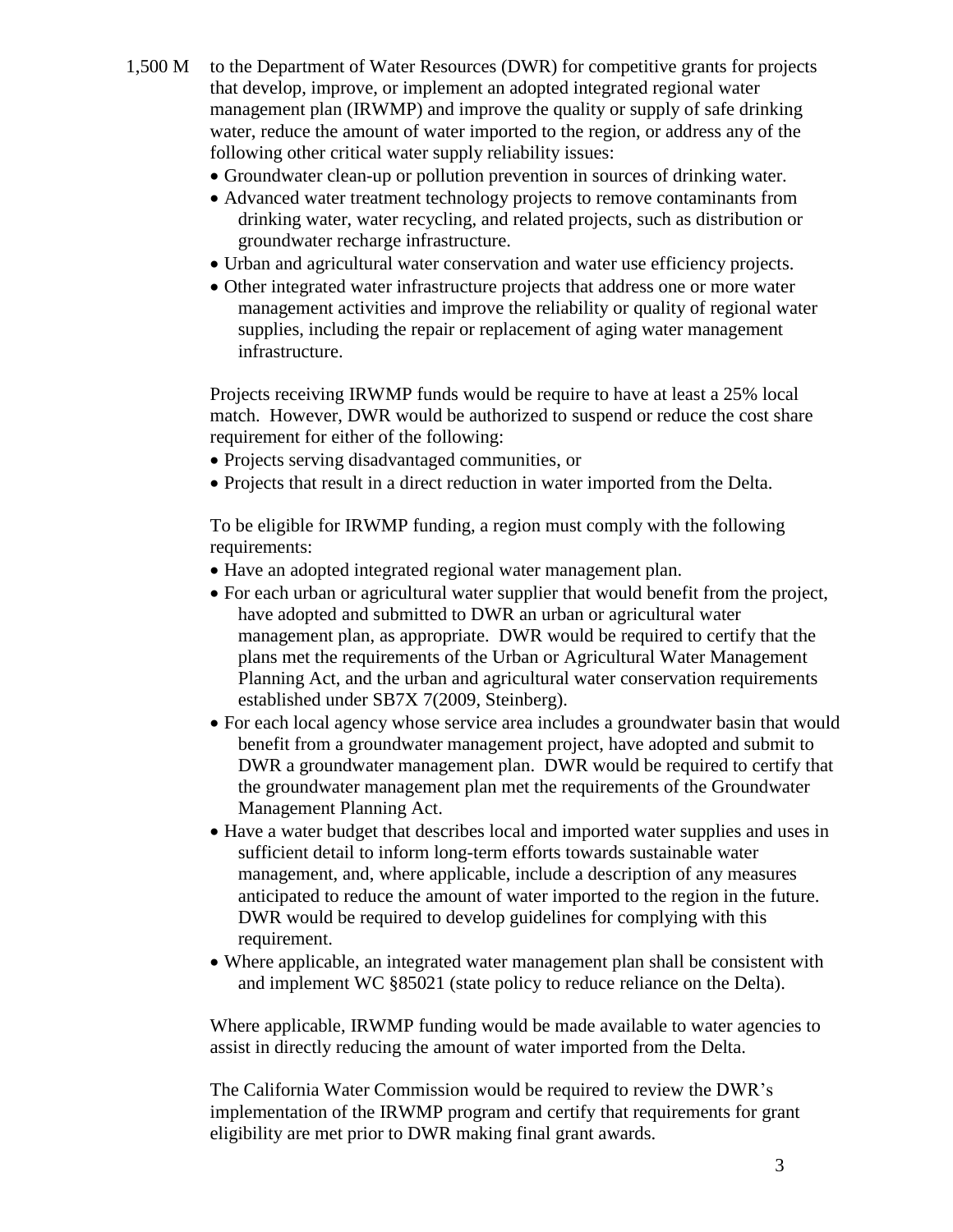- \$1,400 M would be distributed to regions pursuant to a specific schedule. The schedule is based on each region receiving \$50 M, the balance of the funds were distributed to each region in proportion to population.
	- 100 M would be available for grants for projects that significantly advance the application and effectiveness of innovative integrated regional water management strategies. Priority would be given to projects that address groundwater overdraft and related impacts. Eligible projects include the following:
		- Innovative decision support tools to model future regional climate change impacts.
		- Groundwater management plans and projects that further sustainable groundwater management.
		- Other projects determined by DWR to advance innovative strategies for the integration of water management.
- 500 M to the Board for competitive grants for projects that develop, implement, or improve a stormwater capture and reuse plan and that capture and put to beneficial use stormwater or dry weather runoff. Stormwater capture and reuse projects developed pursuant to an adopted integrated regional water management plan are also eligible for funding provided the projects were developed in substantive compliance with the Stormwater Resources Planning Act. Eligible projects include any of the following:
	- Projects that reduce capture, convey, treat, or put to beneficial use stormwater or dry weather runoff.
	- The development of stormwater capture and reuse plans.
	- Decision support tools, data acquisition, and data analysis to identify and evaluate the benefits and costs of potential stormwater capture and reuse projects.
	- Projects that, in addition to improving water quality, provide public benefits, such as augmentation of water supply, flood control, open space and recreation, and projects designed to mimic or restore natural watershed functions.

Special consideration would be given to plans or projects that provide multiple benefits such as water quality, water supply, flood control, natural lands, or recreation. A 25% local cost share would be required for grant funds, which may be suspended or reduced requirements for disadvantaged communities.

Chapter 6. Sacramento San Joaquin Delta. This chapter would provide \$1,200 M in funding for the following:

- 800 M to the Delta Conservancy for water quality, ecosystem restoration, fish protection facilities, and community sustainability projects that benefit the Delta. Eligible projects would include:
	- 1. Projects to improve water quality facilities or projects that would contribute to improvements in water quality in the Delta.
	- 2. Habitat restoration, conservation and enhancement projects to improve the condition of special status, at risk, endangered, or threatened species in the Delta and the Delta counties.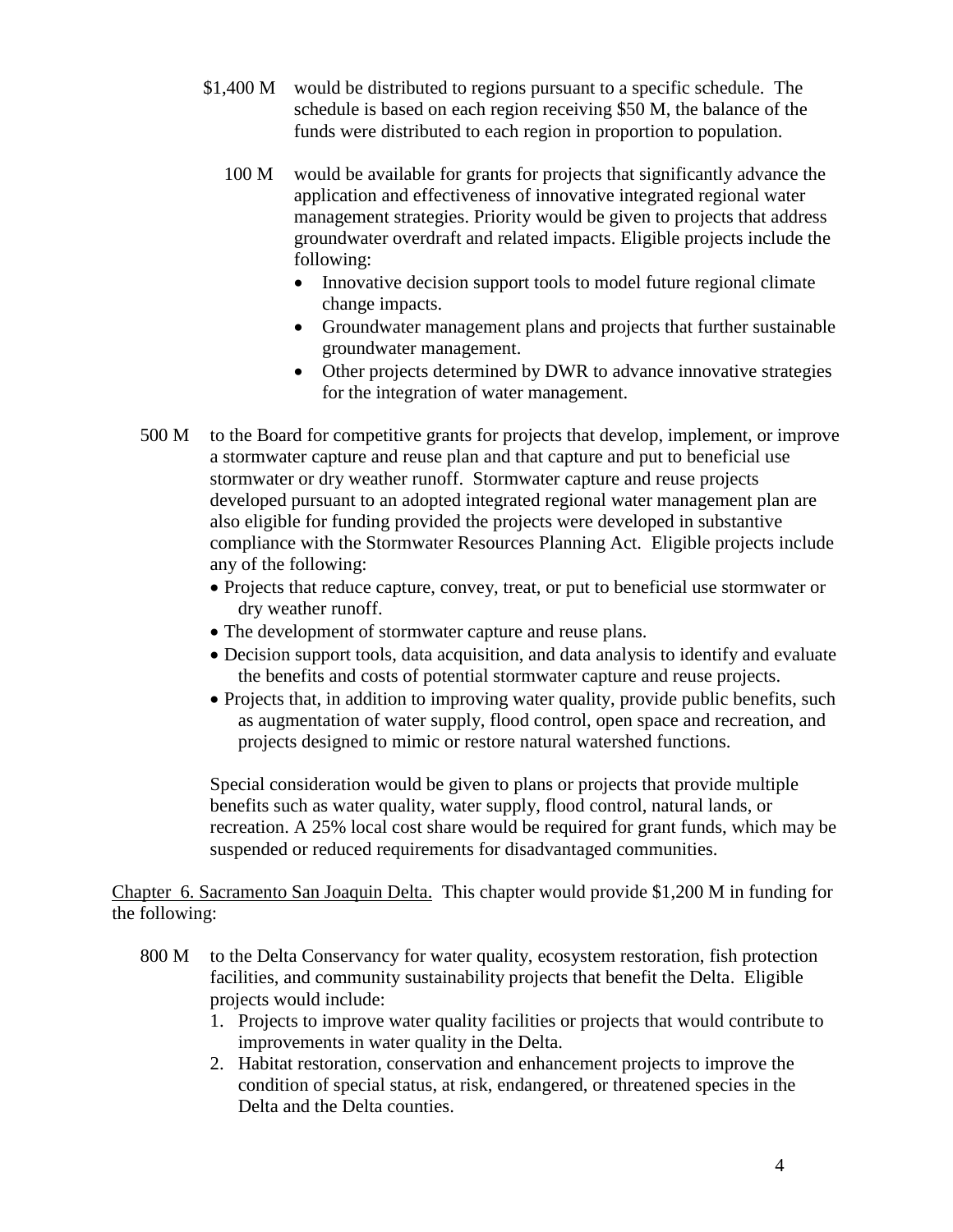- 3. Projects to assist in preserving economically viable and sustainable agriculture and other economic activities in the Delta.
- 4. Multi-benefit recycled water projects that improve groundwater management and Delta tributary ecosystems.
- 5. Scientific studies and assessments that support the Delta Science Program.

Not less than \$500 million would be made available for items 1 & 2 above.

Would require the Conservancy to:

- Achieve wildlife conservation objectives through projects on public lands or voluntary projects on private lands to the extent possible. Funds could be used for payments to landowners for the creation of measurable habitat improvements or other improvements to the condition of endangered or threatened species.
- Coordinate, cooperate, and consult with the city or county in which a grant is proposed to be expended or an interest in real property is proposed to be acquired and with the Delta Protection Commission. Acquisitions shall be from willing sellers only.

Would require grantees to demonstrate to the Conservancy how local economic impacts, including impacts related to the loss of agricultural lands, would be mitigated.

Would authorize the Conservancy to develop and implement a competitive habitat credit exchange mechanism in order to maximize voluntary landowner participation in projects that provide measurable habitat or species improvements in the Delta. These funds could not be used to subsidize or decrease the mitigation obligations of any party.

- 400M to reduce the risk of levee failure and flood in the Delta for any of the following:
	- Local assistance under the Delta levee maintenance subventions program.
	- Special flood protection projects under Chapter 2 (commencing with Section 12310) of Part 4.8 of Division 6, as that chapter may be amended.
	- Levee improvement projects that increase the resiliency of levees within the Delta to withstand earthquake, flooding, or sea level rise.
	- Emergency response and repair projects.

Chapter 7. Watershed and Ecosystem Improvement. This chapter would provide \$1,700 M in funding for the following:

- 500 M for water quality, river, and watershed protection and restoration projects of statewide importance outside of the Delta. Funds would be allocated as follows:
	- \$250 M to implement the Klamath Hydroelectric Settlement Agreement. Up to \$50 M may be made available for restoration projects in California pursuant to Klamath Basin Restoration Agreement provided that the full \$250 M is not needed for dam removal projects.
	- \$100 M to help fulfill state obligations under the Quantification Settlement Agreement.
	- \$100 M for projects that help fulfill state obligations under the San Joaquin River Restoration Settlement.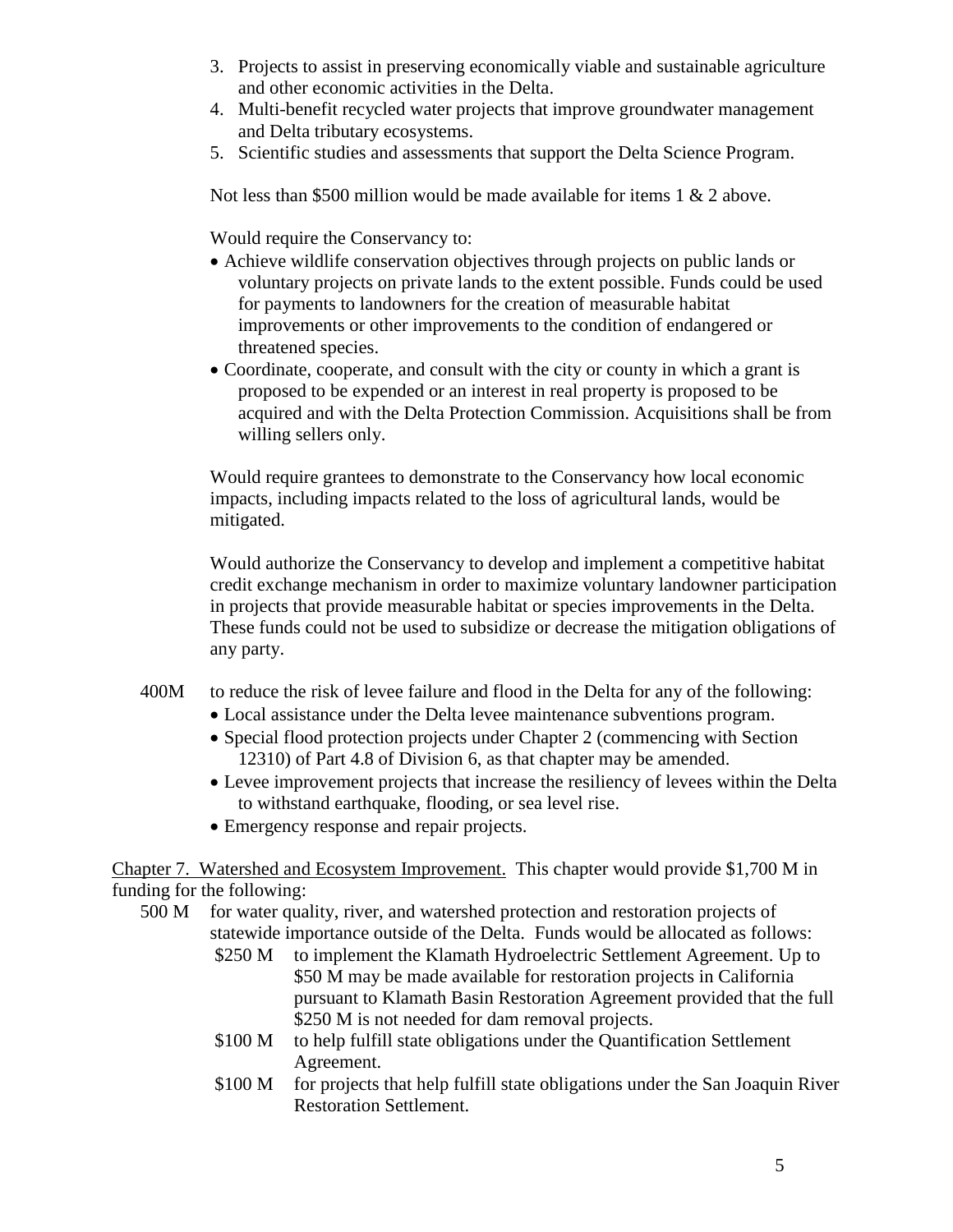- \$50 M for projects that help fulfill state obligations under the Tahoe Regional Planning Compact. Funds to implement this provision would be appropriated to the Tahoe Conservancy.
- 875 M for projects that protect and improve California's watersheds, wetlands, forests, and floodplains. Funds would be allocated to specific conservancies, the Wildlife Conservation Board (WCB), and the Ocean Protection Council (OPC) according to a specific schedule.
- 250 M to the Secretary for Natural Resources for a competitive program to fund multibenefit watershed and urban rivers enhancement projects in urban watersheds that increase regional and local water self-sufficiency and that meet at least two or more of the following objectives:
	- Promote groundwater recharge and water reuse.
	- Reduce energy consumption.
	- Use soils, plants and natural processes to treat runoff.
	- Create or restore native habitat.
	- Increase regional and local resiliency and adaptability to climate change.
- 20 M to the Department of Parks and Recreation to address public health deficiencies in drinking water and wastewater quality at state parks.
- 30 M to the Board to fund watershed activities by resources conservation districts.
- 25 M to the Board to fund competitive grants to special districts and nonprofit organizations for projects that reduce or manage runoff from agricultural lands for the benefit of surface and groundwater quality.

Chapter 8. Water Storage Projects. This chapter would provide \$1,025 M in funding for the following:

- \$1,000M to the California Water Commission for any of the following:
	- Surface storage projects identified in the CALFED Bay-Delta Programmatic Record of Decision, excluding projects at Lake Shasta.
	- Groundwater storage projects and groundwater contamination prevention or remediation projects that create additional groundwater storage capacity.
	- Conjunctive use and reservoir reoperation projects including associated infrastructure.
	- Projects that restore the capacity of reservoirs currently impaired by sediment buildup, seismic vulnerability, or other impairment.
	- Projects that result in a permanent reduction of water exported from the Delta and a transfer of the equivalent water right to instream flow. Priority shall be given to projects that also result in the permanent elimination of irrigation runoff contributing to salinity in the San Joaquin Valley.
	- Recycled water storage facilities.

A project within the Delta watershed must provide measurable improvements to the Delta ecosystem.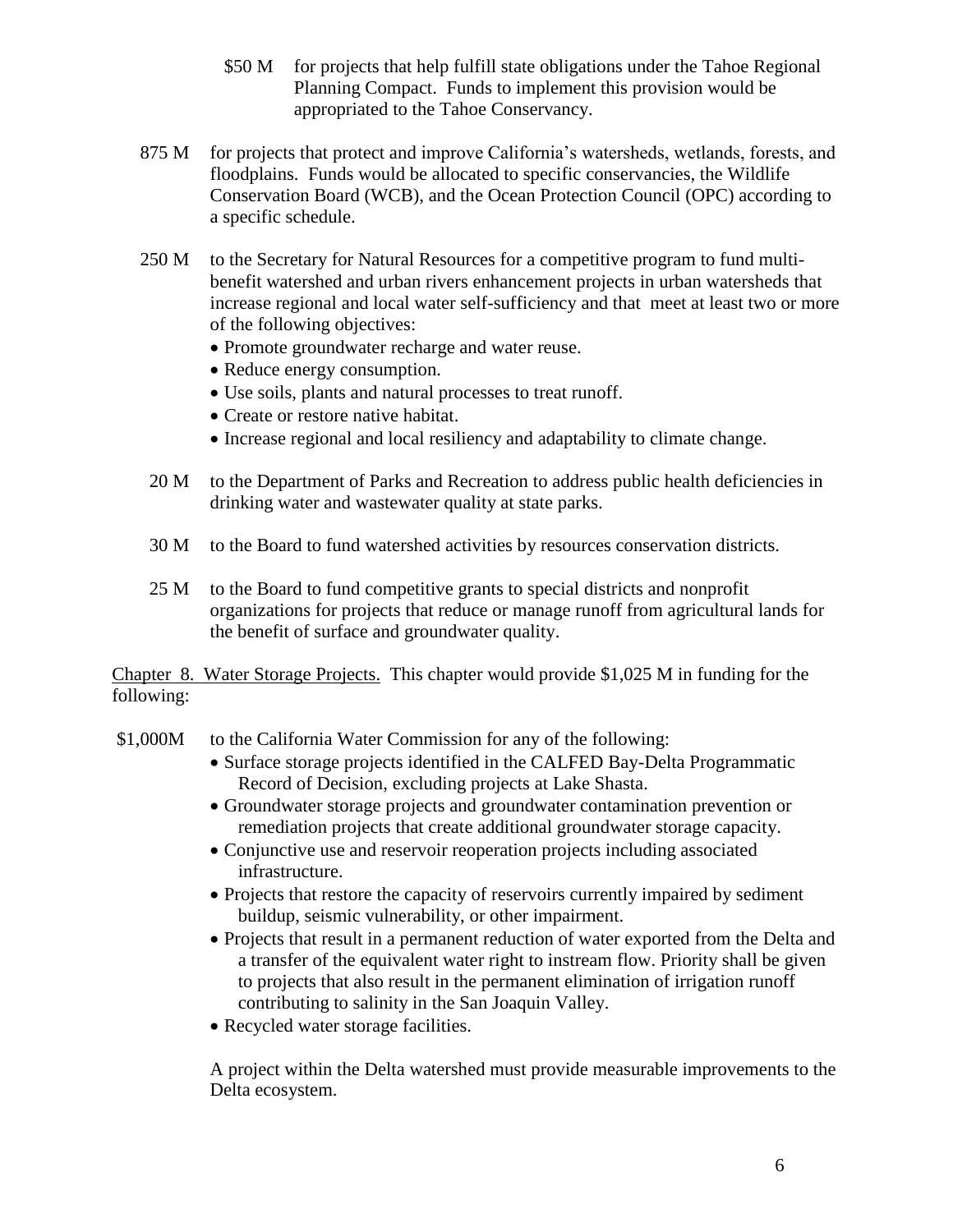Funds may be expended solely for the following public benefits:

- Ecosystem improvements, including, but not limited to, changing timing of diversions, improvement in flow conditions, temperature, or other benefits that contribute to restoration of aquatic ecosystems and native fish and wildlife.
- Water quality improvements in the Delta or in other river systems that provide significant public trust resources or that clean up and restore groundwater resources.
- Flood control benefits, including, but not limited to, increases in flood reservation space in existing reservoirs by exchange for existing or increased water storage benefits.

The commission would select projects through a competitive process based on expected public benefits received for public investment. The commission, in consultation with the Department of Fish and Wildlife (DFW), the Board, and DWR, would be required to develop and adopt, by regulation, methods for quantification and management of public benefits. The regulations must include priorities and relative environmental value of ecosystem benefits provided by the Department of Fish and Wildlife and the priorities and relative environmental value of water quality benefits as provided by the Board. Funds could not be expended for the costs of environmental mitigation measures or compliance obligations except for those associated with providing the public benefits. The public benefit cost share of a project could not exceed 50 percent of the total cost of the project.

No funds could be allocated to a project until the commission approves the project based on the following determinations:

- The commission has adopted the regulations and specifically quantified and made public the cost of the public benefits associated with the project.
- DWR has entered into a contract with each party that will derive benefits, other than public benefits, from the project that ensures the party will pay its share of the total costs of the project. The benefits available to a party shall be consistent with that party's share of total project costs.
- DWR has entered into a contract with DFW and the state board, after those agencies have made a finding that the public benefits of the project for which that agency is responsible meet all the requirements of this chapter, to ensure that public contributions of funds pursuant to this chapter achieve the public benefits identified for the project.
- The commission has held a public hearing for the purposes of providing an opportunity for the public to review and comment on the information required to be prepared pursuant to this section.
- The commission has found and determined that the project is feasible, is consistent with all applicable laws and regulations, and will advance the longterm objectives of restoring ecological health and improving water management, including the beneficial uses of the Delta.
- All environmental documentation has been completed and all other federal, state, and local approvals, certifications, and agreements required to be completed have been obtained.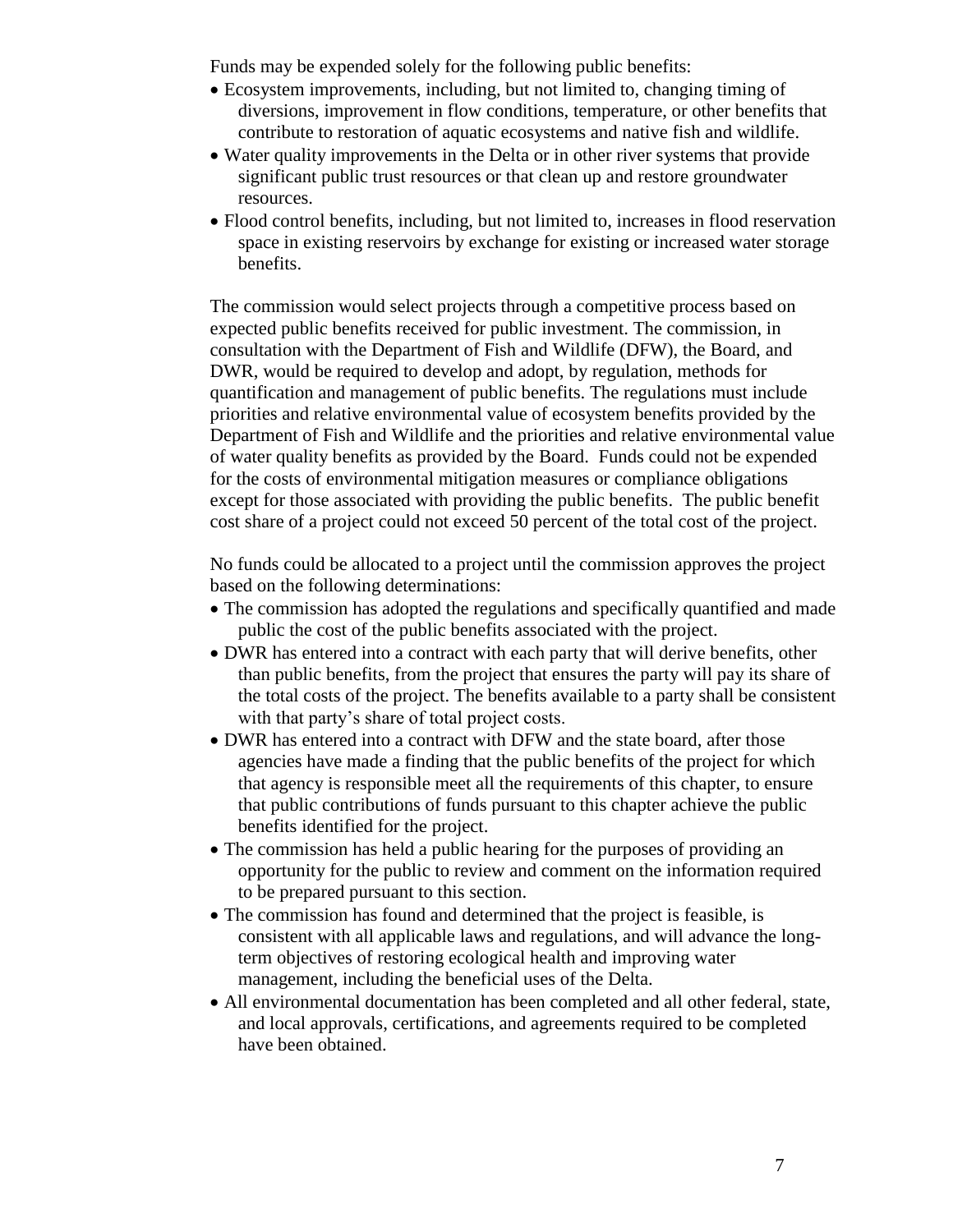25 M to the department for studying the feasibility of additional surface storage projects. Funds provided by this provision are not available to study the feasibility of any storage project identified in the CALFED Bay-Delta Programmatic Record of Decision.

# Other Provisions of the Bond:

- All moneys provided by the bond are subject to appropriation by the Legislature.
- Requires the bonds authorized by this measure to be prepared, executed, issued, sold, paid, and redeemed as provided in the State General Obligation Bond Law *except* those provisions restricting the use of bonds to fund the costs of construction or acquisition of capital assets.
- Eligible applicants under this division are public agencies, nonprofit organizations, public utilities, mutual water companies, and Indian tribes having a federally recognized governing body carrying out substantial governmental duties in and powers over any area. To be eligible for funding under this division, a project proposed by a public utility that is regulated by the Public Utilities Commission or a mutual water company shall have a clear and definite public purpose and shall benefit the customers of the water system.
- Up to 10 percent of funds allocated for each program could be used to finance planning and monitoring necessary for the successful design, selection, and implementation of the projects authorized under that program. Water quality monitoring would be required to be integrated into the surface water ambient monitoring program administered by the state board.
- No more than 5 percent of the funds allocated for a program could be used to pay the administrative costs of that program.
- Funds provided by this bond:
	- Could not be used to acquire land via eminent domain.
	- Could not be used to support or pay for the costs of environmental mitigation measures or compliance obligations of any party except as part of the environmental mitigation costs of projects financed by this division.
	- Could not be expended to pay costs associated with design, construction, operation, maintenance, or mitigation of new Delta conveyance facilities.
	- Could not be used to acquire or transfer water rights except for a permanent dedication of water for in stream purposes.
- Projects funded with proceeds from this bond would be required to promote state planning priorities consistent with Gov. Code §65041.1 and sustainable communities strategies consistent with Gov. Code §65080(b)(2)(B).
- Whenever feasible, restoration and ecosystem protection projects must use the services of the California Conservation Corps or certified community conservation corps.
- Special consideration would be given to projects that employ new or innovative technology or practices, including decision support tools that demonstrate the multiple benefits of integration of multiple jurisdictions, including, but not limited to, water supply, flood control, land use, and sanitation.
- Exempts all bond funded programs, except those funded by Chapter 8. Water Storage Projects, from Administrative Law review of guidelines, funding criteria, etc.
- Each state agency administering a bond funded competitive grant program would be required to develop project solicitation and evaluation guidelines. The guidelines could include a limitation on the dollar amount of grants to be awarded. Before disbursing grants, the state agency must conduct three public meetings to consider public comments prior to finalizing the guidelines. The state agency must publish the draft solicitation and evaluation guidelines on its Internet Web site at least 30 days before the public meetings. Upon adoption, the state agency must transmit copies of the guidelines to the fiscal committees and the appropriate policy committees of the Legislature.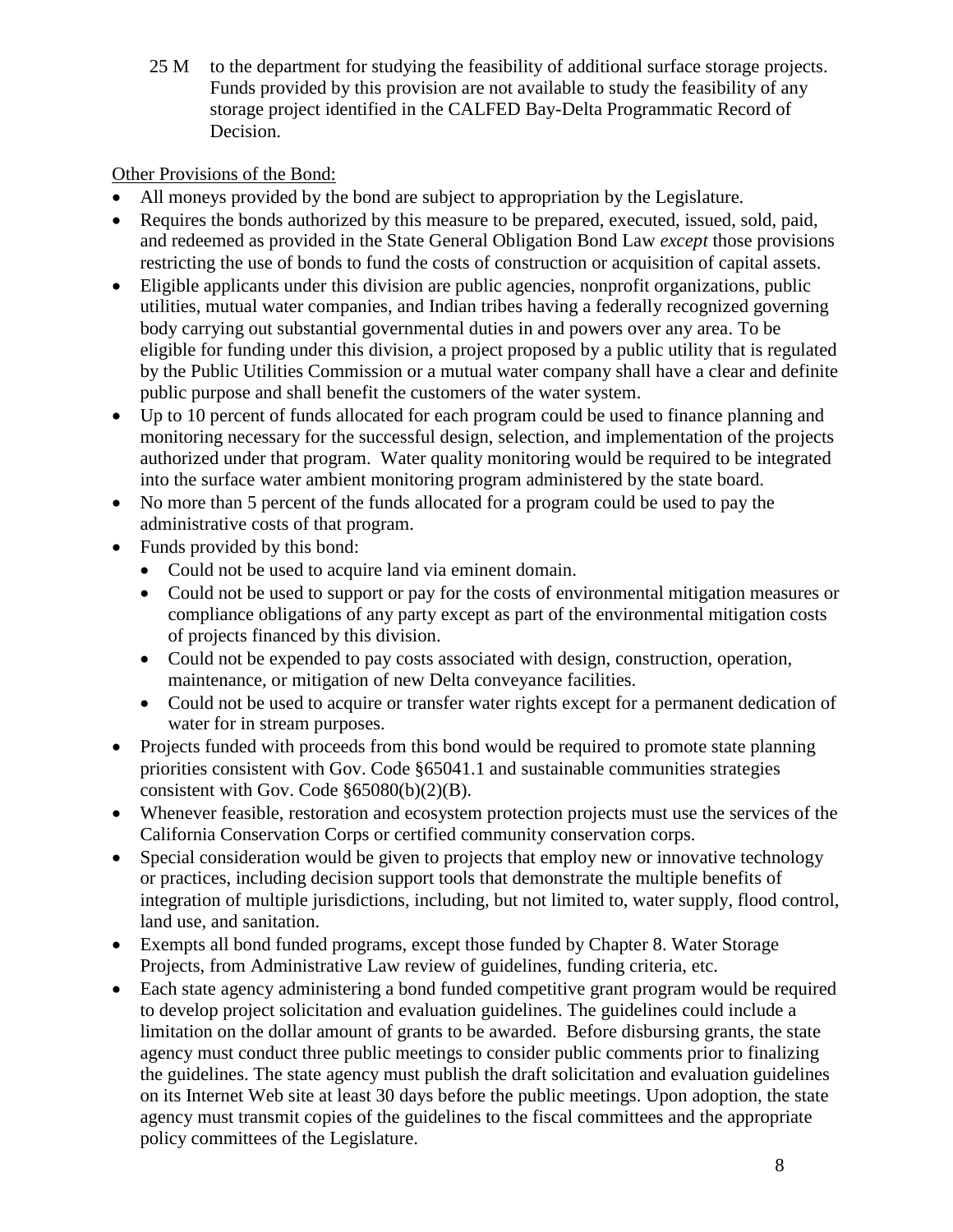- The State Auditor would be required to conduct an annual programmatic review and an audit of expenditures from the fund. The State Auditor shall report its findings annually on or before March 1 to the Governor and the Legislature, and shall make the findings available to the public.
- The Legislature would be authorized to enact legislation necessary to implement programs funded by this measure.

### Other Provisions of the Bill

Would seek voter approval authorizing the Legislature to appropriate currently unappropriated funds from specific water bonds. The funds would then be available to be appropriated for grants and direct expenditures to accomplish the purposes of Chapter 5. Water Supply Enhancement Projects. The specific bond measures with unappropriated balances are:

- The Water Conservation and Water Quality Bond Law of 1986
- The Water Conservation Bond Law of 1988
- The Safe, Clean, Reliable Water Supply Act of 1996
- The Safe Drinking Water, Clean Water, Watershed Protection, and Flood Protection Act of 2000

## **ARGUMENTS IN SUPPORT**

According to the author, "California faces critical water challenges in the next decade. Legal battles and controversial projects have slowed the response to the ecosystem crisis in the Delta. Small communities throughout the Central Valley lack access to safe drinking water. Our cities face some of the highest flood risks of any metropolitan areas in the country. Climate change is stressing water supplies throughout California."

"Funding to meet these water challenges is dwindling. Yet, controversy and lack of fiscal restraint have resulted in water bond proposals that are not viable and cannot be supported by California's voters."

"SB848 is a \$6.8 billion water bond that focuses on California's most critical and broadly supported water needs: regional and local water supplies throughout the state; critical drinking water needs; delta ecosystem restoration and stronger levees to improve water delivery; groundwater and surface water storage that provide public benefits; and better flood protection."

"SB848 would replace the \$11.45 billion, pork-filled water bond currently slated for the 2014 ballot—which is too expensive and too controversial to ever pass with the voters."

"SB848 doesn't fund everything. It doesn't fund enormous tunnels or large projects that lack consensus. But it does fund a great number of water supply improvements for every community in the state, including new water systems, surface and groundwater storage projects, groundwater cleanup, recycling and conservation. Only the most fiscally competitive projects will be funded."

"SB848 focuses on financing the most cost-effective local and regional projects, projects that will provide greater water supply independence and self-reliance while delivering a more clean and reliable supply of water for all of California's communities."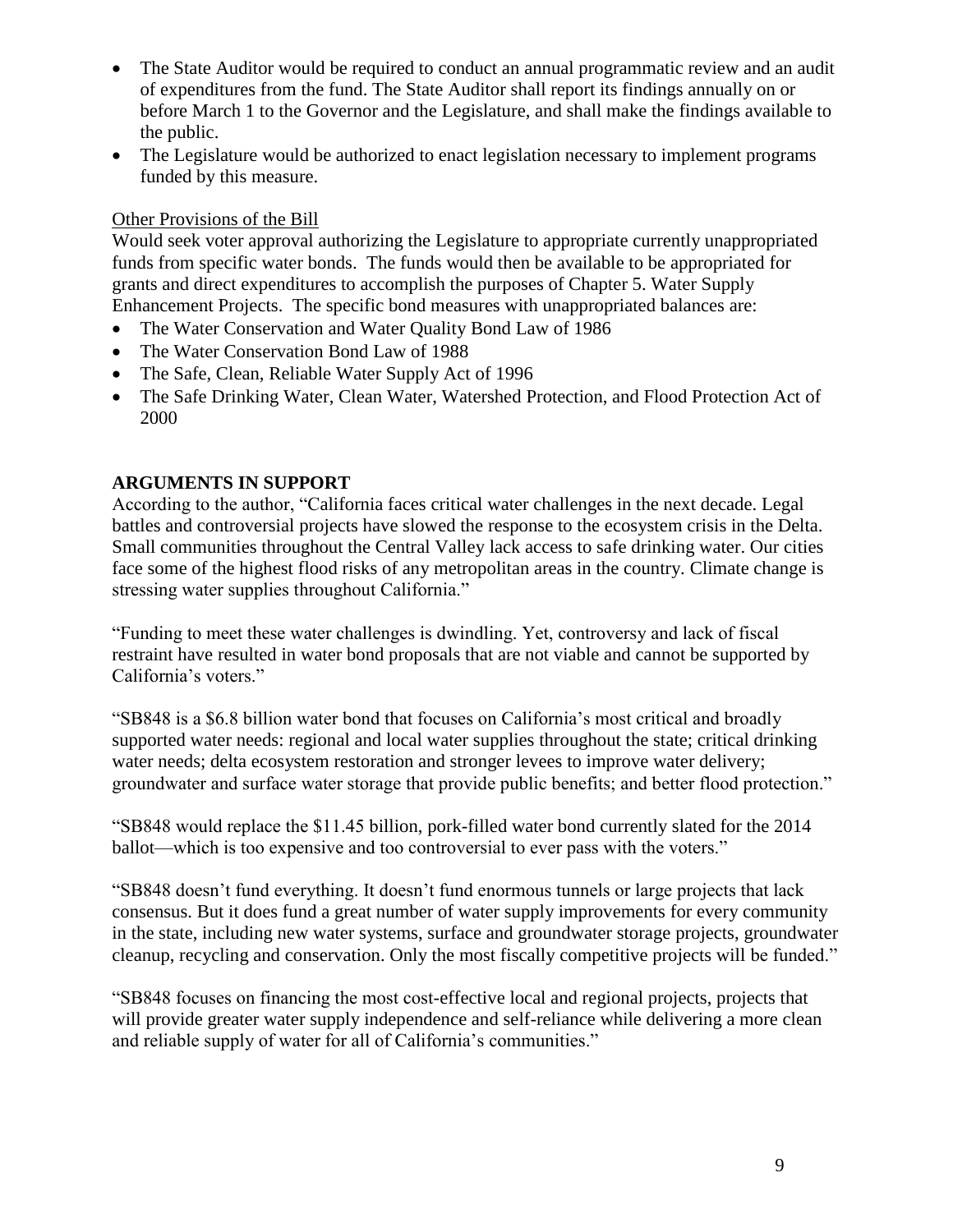### **ARGUMENTS IN OPPOSITION**

The arguments against SB 848 made by Association of California Water Agencies (ACWA) are typical of those made by the opposition.

"ACWA supports the existing, \$11.14 billion version of the 2014 Water Bond but recognizes that changes to avoid earmarks and reduce its size will aid its passage. That said, SB 848 as currently drafted is fundamentally flawed."

"SB 848 would dramatically reduce bond funding for Delta Sustainability and storage – two categories that are critical for meeting the coequal goals."

"SB 848 would eliminate continuous appropriation for storage – thus creating uncertainty for additional storage which is critical to a providing a more reliable water supply for California."

"ACWA's board-level California Water Finance Task Force deliberated for months in 2012 and 2013 on how the bond could be downsized in a way that protects key statewide priority areas and still retains significant funding for other important categories (e.g., disadvantaged communities, Integrated Regional Water Management Plans (IRWMPs), groundwater quality, recycling and conservation and watersheds)."

"Amendments that address the above concerns and are consistent with [ACWA's \$8.2 B] proposal would allow ACWA to engage further on SB 848"

# **COMMENTS**

Picking up where we left off, the committee background for our September 25, 2013 informational hearing raised a number of issues for the members' consideration regarding the various water bond proposals. Issues raised in that background relevant to this bill include:

- *Eligible Parties.* Previous versions of this measure limited eligibility to receive bond funds to public agencies, nonprofit organizations, public utilities, and mutual water companies. The measure, as proposed to be amended, also makes federally recognized Indian tribes that own or operate a public water system eligible for bond funds.
- *Definitions.* This bill adopts the same definition of "disadvantaged community" and "severely disadvantaged community" as was used by propositions 50 and 84 and designates specific allocations of project funding in those communities. However, the 2010 federal census did not collect the household economic data necessary for making this determination about communities. As such the state does not have current data necessary to identify such disadvantaged communities as required by this bill. This is an issue that will likely be explored in greater detail in the Senate Environmental Quality Committee.
- *Compliance*. The background observed that while each bond proposal made grants contingent on complying with specific statutes, proposals were not consistent regarding which statutes are prerequisite. This bill has multiple levels of requirements: For some of the programs, for example, DWR would have to certify or otherwise determine that the plan or program meets the requirements of the law. For IRWMP grants, for example, such programs and requirements include:
	- The Urban Water Management Planning Act
	- The Agricultural Water Management Planning Act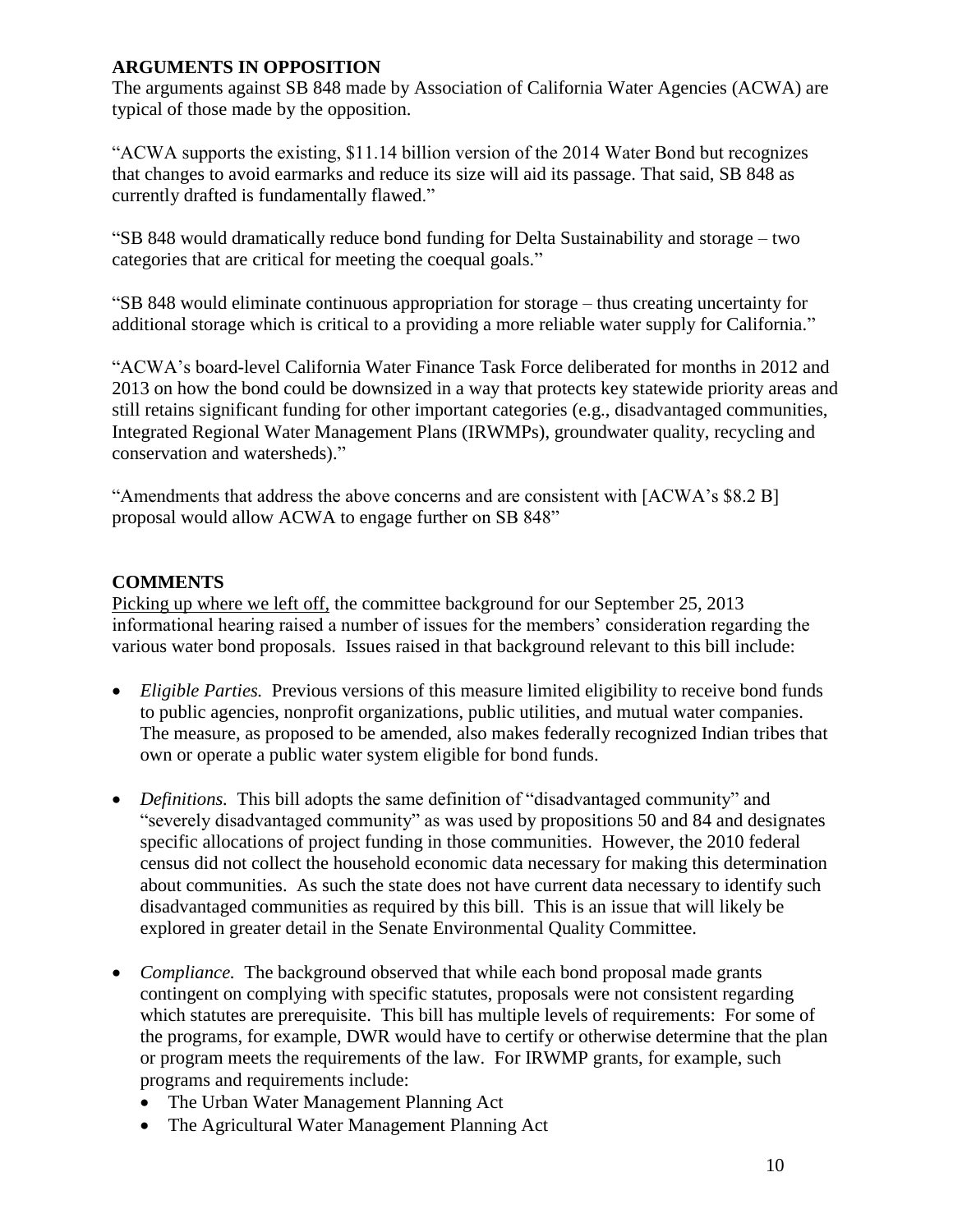• The Groundwater Management Act

DWR would not be required to certify or otherwise determine compliance with other requirements of the law, including:

- IRWMP Act
- Water budgets that include, where applicable, a description of any measures anticipated to reduce the amount of water imported to the region in the future
- Where applicable, consistency of an integrated water management plan to the policy of reducing dependence on the Delta

However, the California Water Commission would be required to ensure IRWMP grant eligibility requirements are met prior to DWR making final grant awards.

More generally, the measure as proposed to be amended would require consistency with all laws, including all provisions of the Sacramento San Joaquin Delta Reform Act of 2009.

- *Funding Regions.* This measure would use the same funding regions as was used in the most recent water bond, Proposition 84.
- *Funding Formulae.* This measure would distribute IRWMP funds across the regions as follows: Each region received a \$50 M allocation, and the balance was distributed based on population. This is similar to how Proposition 84 distributed funds across the regions.

Compared to a strict allocation by population, such a system reduces the allocation to high population areas and boosts the allocation to low population areas. Under this measure, the North and Central Coasts, along with the Lahontan and Colorado River regions would see the largest boosts in allocations compared to a strict allocation by population.

 *Matching Rates*. Previous versions of this bill would have required a 50% cost share for IRWMP grants. The measure as proposed to be amended would reduce this requirement to a 25% rate.

As with previous versions of this bill, this measure would allow the matching rate to be reduced or waived for projects that directly benefit a disadvantaged community. This bill would additionally allow the rate to be reduced or waived for projects that result in a direct reduction in water exported from the Delta, thereby creating an incentive for such projects. Presumably, this is intended to encourage projects that would further the policy goal in WC §85021. That policy goal is to reduce reliance on the Delta by regions that depend on water from the "Delta watershed" through investments in projects that improve regional selfreliance. If incentivizing that policy goal is the reason for the reduced rate, it might make sense to extend the provision for reduced matching rates to include projects that reduce exports from not only the Delta, but the greater Delta watershed per water code WC §85021.

- *Delta*. This measure provides all non-levee related Delta funds to the Delta Conservancy, who would then make specific funding decisions. The jurisdiction of the conservancy is the Delta and Suisun Marsh. However, in furtherance of its role in implementing the Delta Plan, the conservancy may fund an action outside the Delta and Suisun Marsh if the board makes all of the following findings:
	- The project implements the ecosystem goals of the Delta Plan.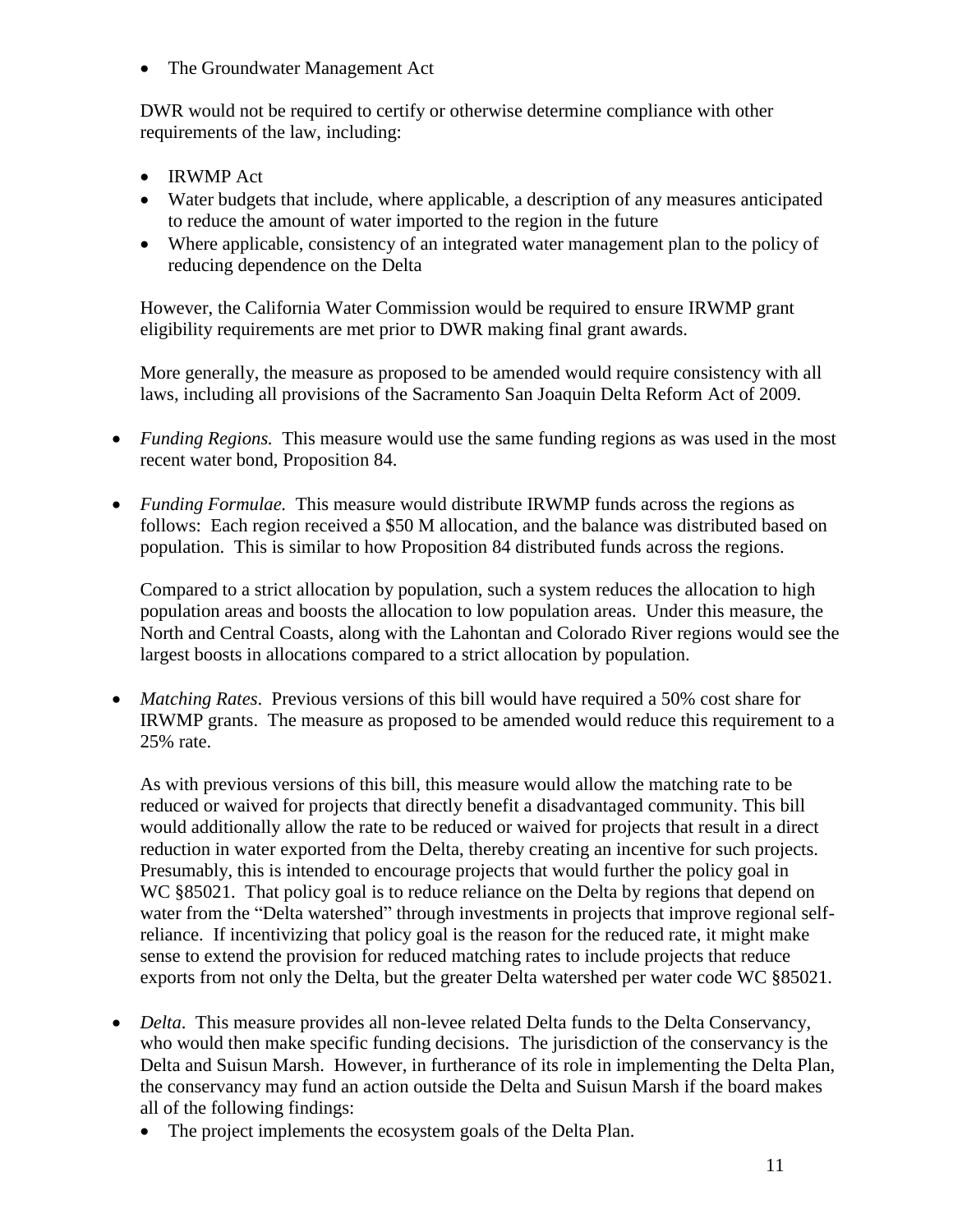- The project is consistent with the requirements of any applicable state and federal permits.
- The conservancy has given notice to and reviewed any comments received from affected local jurisdictions and the Delta Protection Commission.
- The conservancy has given notice to and reviewed any comments received from any state conservancy where the project is located.
- The project will provide significant benefits to the Delta.

The question is, would the Delta Conservancy be the best funding agency for all the projects likely to be funded from this program? Stated another way, are there projects that are likely to be funded through this program that would be better funded by some other agency? The answer to the second question likely is "yes."

In 2012, a very diverse group of stakeholders came together to identify near-term Delta projects that should move forward through the regulatory and other processes. This Coalition to Support Delta Projects identified \$1.1 B in no and low risk Delta projects. Not counting delta levee projects, (which this bond would fund through a separate provision), a number of those recommended projects were either on-going DWR efforts or projects on DWR owned lands.

- *Regional Watersheds.* The background observed that the current 2014 bond (as with Propositions 84 and 50) specifically identifies and provides funds to the different conservancies and watershed programs. This measure, as proposed to be amended, would also distribute fund to specific conservancies and watershed programs.
- *Studies?* The background observed that none of the proposals included funding for studying the feasibility of additional surface storage projects. This measure, as proposed to be amended, would provide \$25 M to DWR for studying the feasibility of additional surface storage projects.

Additional Comments. The committee background for our September 25, 213 informational hearing focused on broad, overarching issues common to each of the various bond proposals. These comments are more focused on this measure.

- *IRWMPs* This bill would make the repair or replacement of aging water management infrastructure serving disadvantaged communities an eligible use for IRWMP funds. This has not been an explicitly authorized use of IRWMP funds under previous water bonds.
- *Stormwater Capture and Reuse* Stormwater management is an evolving concept. At one time, it was viewed as a part of flood management. Indeed, Proposition 1E, a "flood bond," included a stormwater program and directed DWR, the state's flood agency, to administer it. The Stormwater Resource Planning Act views stormwater management as a method to address a significant source of urban water pollution while opportunistically addressing water supply, water quality, flood management, and ecosystem restoration. The Integrated Regional Water Management Planning Act views stormwater management plans as a component of IRWMPs. This measure reflects a growing perspective that stormwater is an underutilized source of water supply and provides funds to help change that.
- *Delta Conservancy* In implementing the Delta grant program, this bill would require grantees to demonstrate to the Delta Conservancy how local economic impacts, including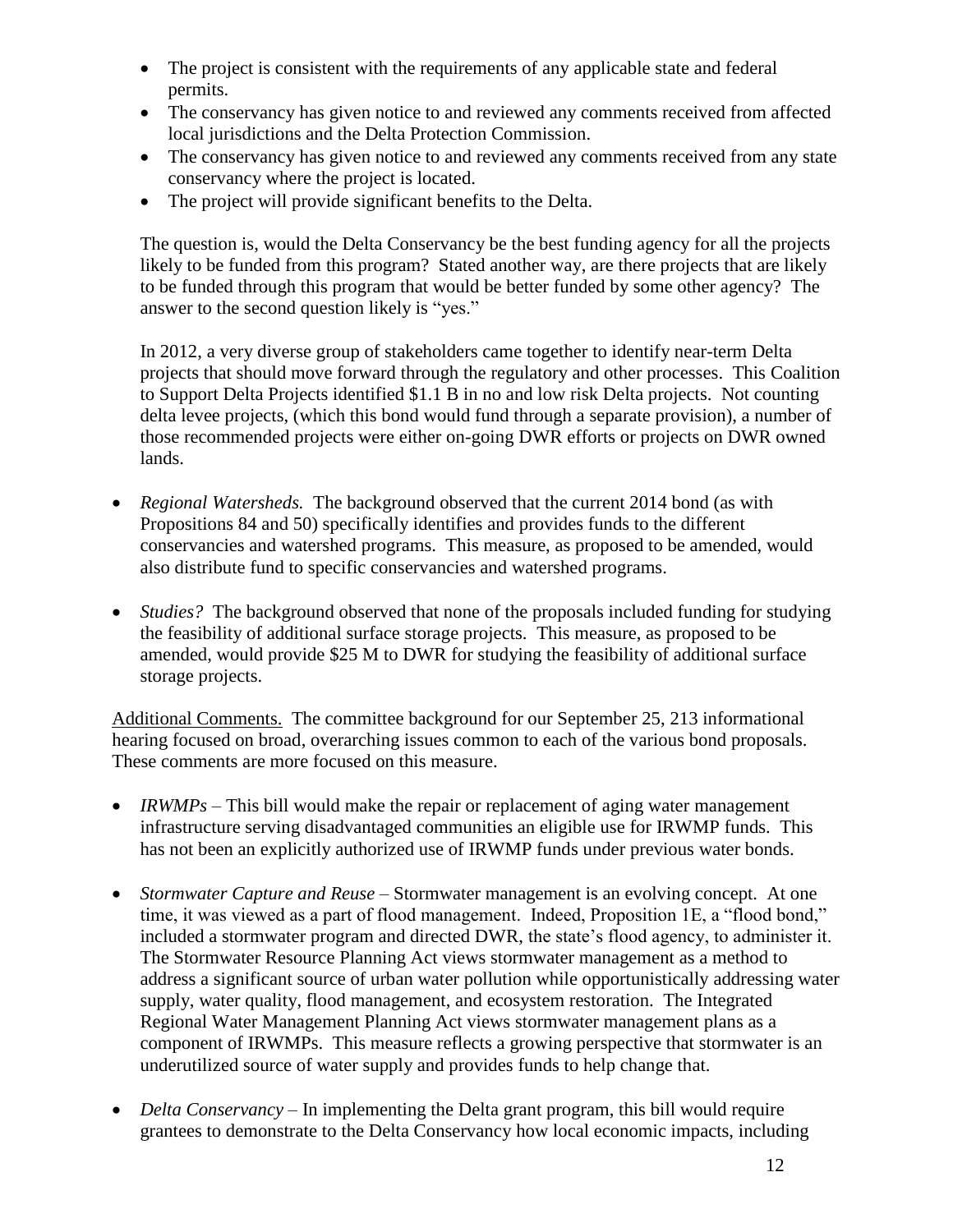impacts related to the loss of agricultural lands, would be mitigated. While mitigation of "significant effects" is generally required under CEQA, the CEQA guidelines state that an economic or social change by itself shall not be considered a significant effect on the environment. So what would happen under this provision of the bond if the only impact was economic or is not even all or part of a CEQA project? Moreover, it is not clear what would happen if the Conservancy determined that the economic impacts were not sufficiently mitigated. Would that mean that the project could not be funded? At a minimum, this provision would likely increase the costs of many otherwise desirable projects.

- *Delta Conservancy* In implementing the Delta grant program, this bill would require the Delta Conservancy to "coordinate, cooperate, and consult with the city or county in which a grant is proposed to be expended or an interest in real property is proposed to be acquired and with the Delta Protection Commission." This language can (and is) being read a couple of different ways. Some interpret this language as merely stating the usual practice of conservancies – namely, keeping all affected and interested parties in the loop on what the conservancy is planning. Others interpret this language as ensuring that cities, counties, and the Delta Protection Commission have an opportunity to veto any project they find lacking. Additional clarification would be helpful.
- *Delta Conservancy* To maximize voluntary landowner participation in projects that provide measurable habitat or species improvements in the Delta, this bill would authorize the Delta Conservancy to develop and implement a "competitive habitat credit exchange mechanism." The notion is to allow habitat to be traded as a commodity by creating habitat credits that willing landowners can sell to private and public investors. Investors will include state agencies seeking credits for mitigation requirements or restoration mandates. Through the Exchange, farmers will be paid to "grow" habitat. The result will be a new funding stream that enables landowners to earn revenue by implementing innovative strategies to restore functional habitat and will effectively put rural communities at the center of the new conservation economy.

While such an exchange mechanism might be helpful, this measure does not provide sufficient administrative guidance to the Delta Conservancy to ensure it is properly developed and managed. Such guidance is usually provided though adoption of a policy bill.

- *Delta Levees* This measure, as with many previous bonds, provides funding for the Delta Levee Maintenance Subvention Program and the Delta Special Flood Protection Projects Program. Unlike previous bond proposals, this bill would also include funding for levee improvement projects that increase the resiliency of levees within the Delta to withstand earthquake, flooding, or sea level rise and emergency response and repair projects. These may or may not be good ideas, but again this measure does not provide sufficient administrative details to know one way or another. Again, some additional legislative guidance would be helpful.
- *Storage* This bill would make many more types of storage projects eligible for funding compared to the existing 2014 water bond, with the potential of greatly expanding the state's water storage capacity at more competitive costs. There are a number of reservoirs in the state that are not allowed to fill completely because of seismic safety concerns. And, staff is aware of studies that suggest desilting the state's reservoirs could restore over 1.7 M acre feet of storage. Additionally, storage for recycled water has the potential to expand recycled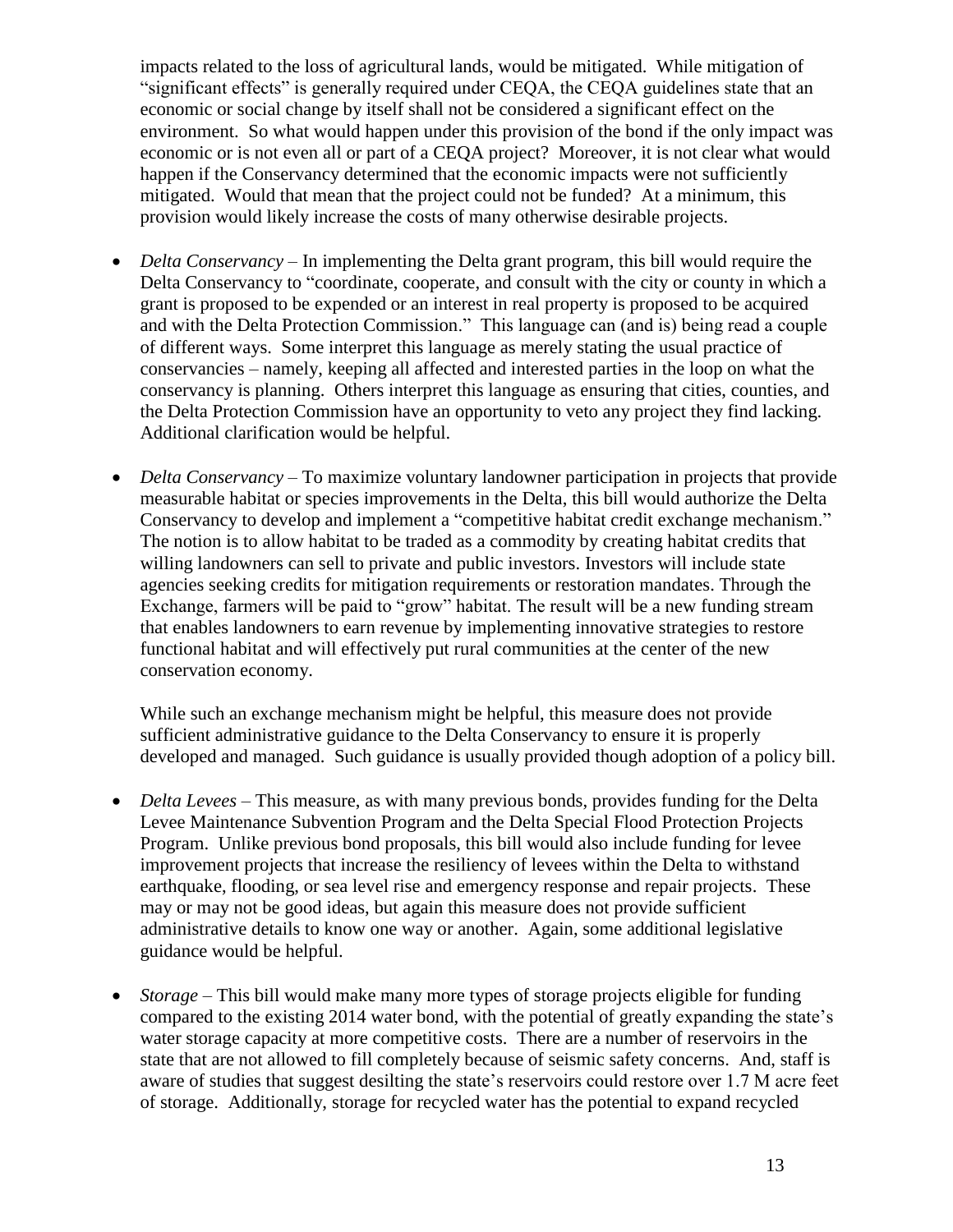water use by creating it in the winter when it is not needed and using it in the summer when there is great demand.

 *Continuous Appropriation*. A number of opponents to this measure object that, unlike the measure currently on the November 2014 ballot, this measure does not propose to make funds for storage continuously appropriated to the California Water Commission. On March 1, 2006, the Senate Committee on Natural Resources and Water, in its Report to the Conference Committee on Infrastructure Bonds: Recommendations for the Proposed Infrastructure Bonds, described a set of bond financing principles to guide its recommendation to the Conference Committee. This included:

*"The Legislative Branch's Power To Allocate Funds.* One of the fundamental checks on the executive branch is the budget process. In that process, the role of the Governor is to develop and propose a budget; the role of the Legislature is to review the proposed budget, amend where necessary, and to appropriate the funds to implement the budget. Bond funded programs that are funded by continuous appropriations bypass the formal budget process with its inherent checks and balances system. Consequently, continuously appropriated bond programs should be avoided."

- *Rising administrative costs* This proposal, like most recent water bond proposals, caps administrative costs at 5 percent. This is already a challenge for many existing bond funded programs. This proposal also adds administrative costs, by requiring an annual programmatic audit by State Auditor, and by adding additional findings by DWR in implementing IRWMP, to name two examples. If the administrative costs cannot be covered by bond proceeds, then some other funding source must be used.
- *State Planning Priorities* Projects funded by this proposal would be required to promote state planning priorities and sustainable communities strategies. Under current law, the state planning priorities are:
	- To promote infill development.
	- To protect environmental and agricultural resources.
	- To encourage efficient development patterns by ensuring that any infrastructure associated with development, other than infill development, supports new development that does all of the following:
		- Uses land efficiently.
		- Is built adjacent to existing developed areas.
		- Is located in an area appropriately planned for growth.
		- Is served by adequate transportation and other essential utilities and services.
		- Minimizes ongoing costs to taxpayers.

Despite concerns raised by some, it is not obvious why complying with those provisions of current law would also conflict with good water resources management.

### Related Measures:

- SB 927 (Cannella and Vidak) would amend the water bond currently on the November 2014, reducing the authorized amount from \$11.14 B to \$9.217 B, and rename the measure the Safe, Clean, and Reliable Drinking Water Supply Act of 2014.
- AB 1331 (Rendon) would repeal the water bond currently on the November 2014 and would replace it with the Clean and Safe Drinking Water Act of 2014, a \$6.5 B general obligation bond to finance a variety of water resources related programs and projects.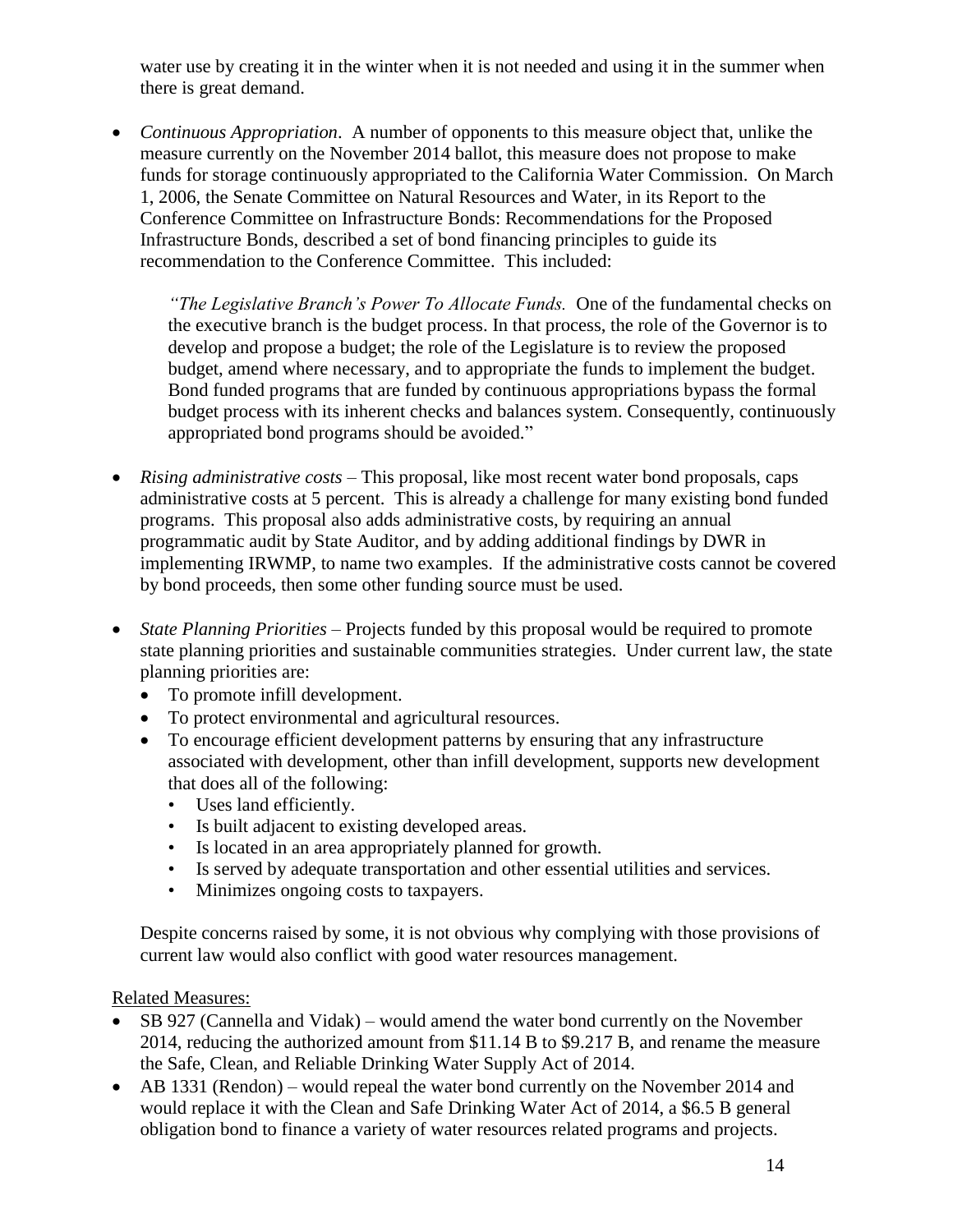• AB 1445 (Logue) – would repeal the water bond currently on the November 2014 and would replace it with the California Water Infrastructure Act of 2014, a \$5.8 B general obligation bond to finance public benefits associated with water storage projects.

Referred to Environmental Quality Committee. This analysis does not address issues within the purview of the Senate Environmental Quality Committee. Issues likely to be raised by that committee include:

- Definitions of "disadvantaged community" and "severely disadvantaged community."
- Funds provided for safe drinking water needs including the use of bond proceeds to fund operations and maintenance costs of interim water treatment equipment and systems.
- Funds provided to protect and improve water quality, including the creation of a private well and septic system program.
- Whether the Department of Conservation is the appropriate agency to implement the agricultural lands runoff grant program.
- Requirements for water quality monitoring.
- Whether to provide funds to State Parks to comply with drinking water and wastewater requirements.
- Other water quality related issues raised in the committee background for the September 25, 2013 joint hearing.

Referred to Governance and Finance Committee. This analysis does not address issues within the purview of the Senate Governance and Finance Committee. Issues likely to be raised by that committee include:

- The potential effect of this measure on the state's bonded indebtedness.
- The appropriateness of and method to access previously authorized but unused water bond proceeds.
- Other issues associated with the authorization of general obligation debt.

Positions. The committee has received many letters regarding this and other water bond measures. Many letters did not reflect a formal support or oppose position, but instead addressed specific areas of interest or concerns or were otherwise supportive of further discussion. This analysis only lists entities that have taken a formal position on this specific measure. Be assured, however, that the committee has received and considered the issues raised in each of the different letters.

# **SUGGESTED AMENDMENTS:** None